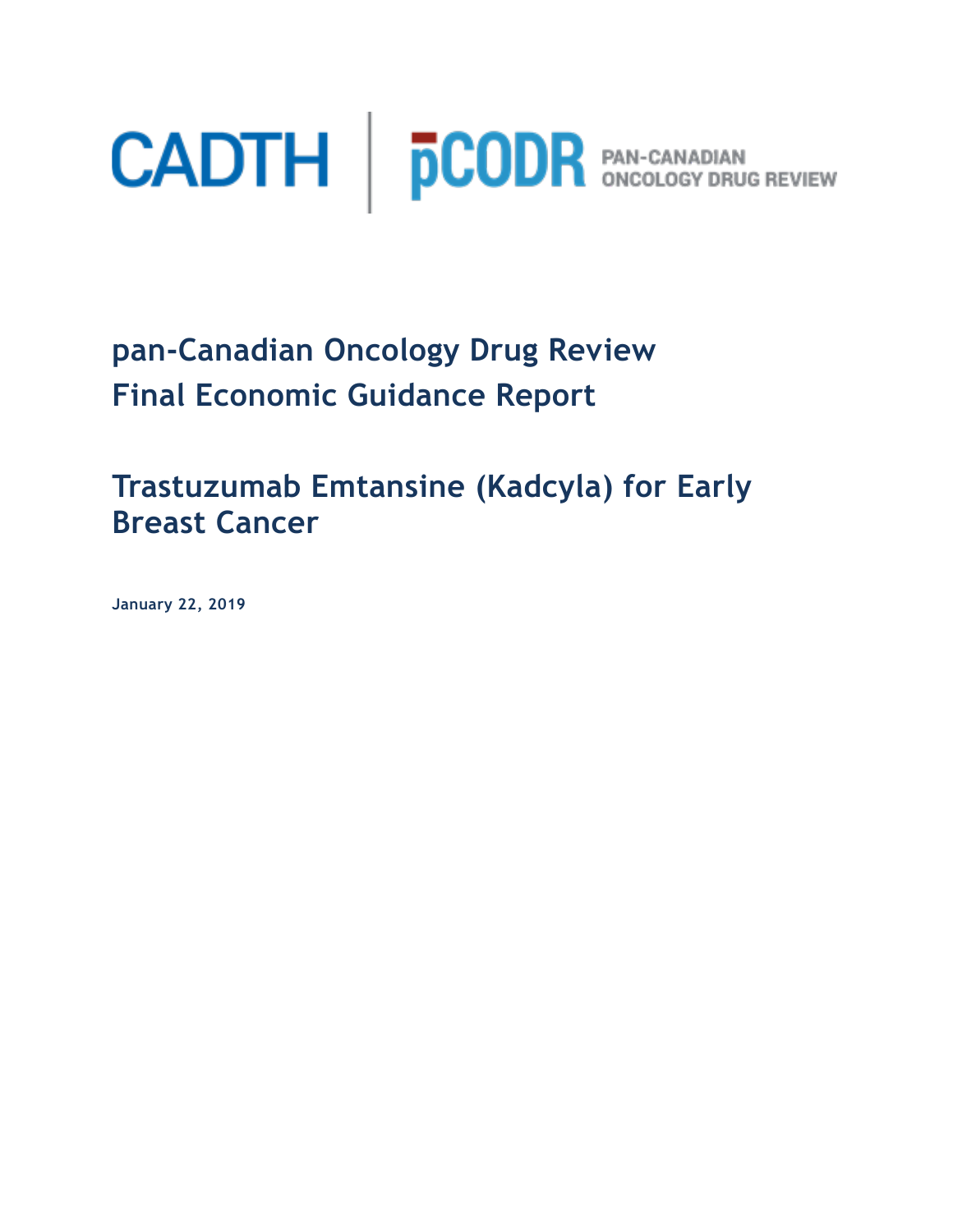### **DISCLAIMER**

#### **Not a Substitute for Professional Advice**

This report is primarily intended to help Canadian health systems leaders and policymakers make well-informed decisions and thereby improve the quality of health care services. While patients and others may use this report, they are made available for informational and educational purposes only. This report should not be used as a substitute for the application of clinical judgment in respect of the care of a particular patient or other professional judgment in any decision making process, or as a substitute for professional medical advice.

#### **Liability**

pCODR does not assume any legal liability or responsibility for the accuracy, completeness or usefulness of any information, drugs, therapies, treatments, products, processes, or services disclosed. The information is provided "as is" and you are urged to verify it for yourself and consult with medical experts before you rely on it. You shall not hold pCODR responsible for how you use any information provided in this report.

Reports generated by pCODR are composed of interpretation, analysis, and opinion on the basis of information provided by pharmaceutical manufacturers, tumour groups, and other sources. pCODR is not responsible for the use of such interpretation, analysis, and opinion. Pursuant to the foundational documents of pCODR, any findings provided by pCODR are not binding on any organizations, including funding bodies. pCODR hereby disclaims any and all liability for the use of any reports generated by pCODR (for greater certainty, "use" includes but is not limited to a decision by a funding body or other organization to follow or ignore any interpretation, analysis, or opinion provided in a pCODR report).

### **FUNDING**

The pan-Canadian Oncology Drug Review is funded collectively by the provinces and territories, with the exception of Quebec, which does not participate in pCODR at this time.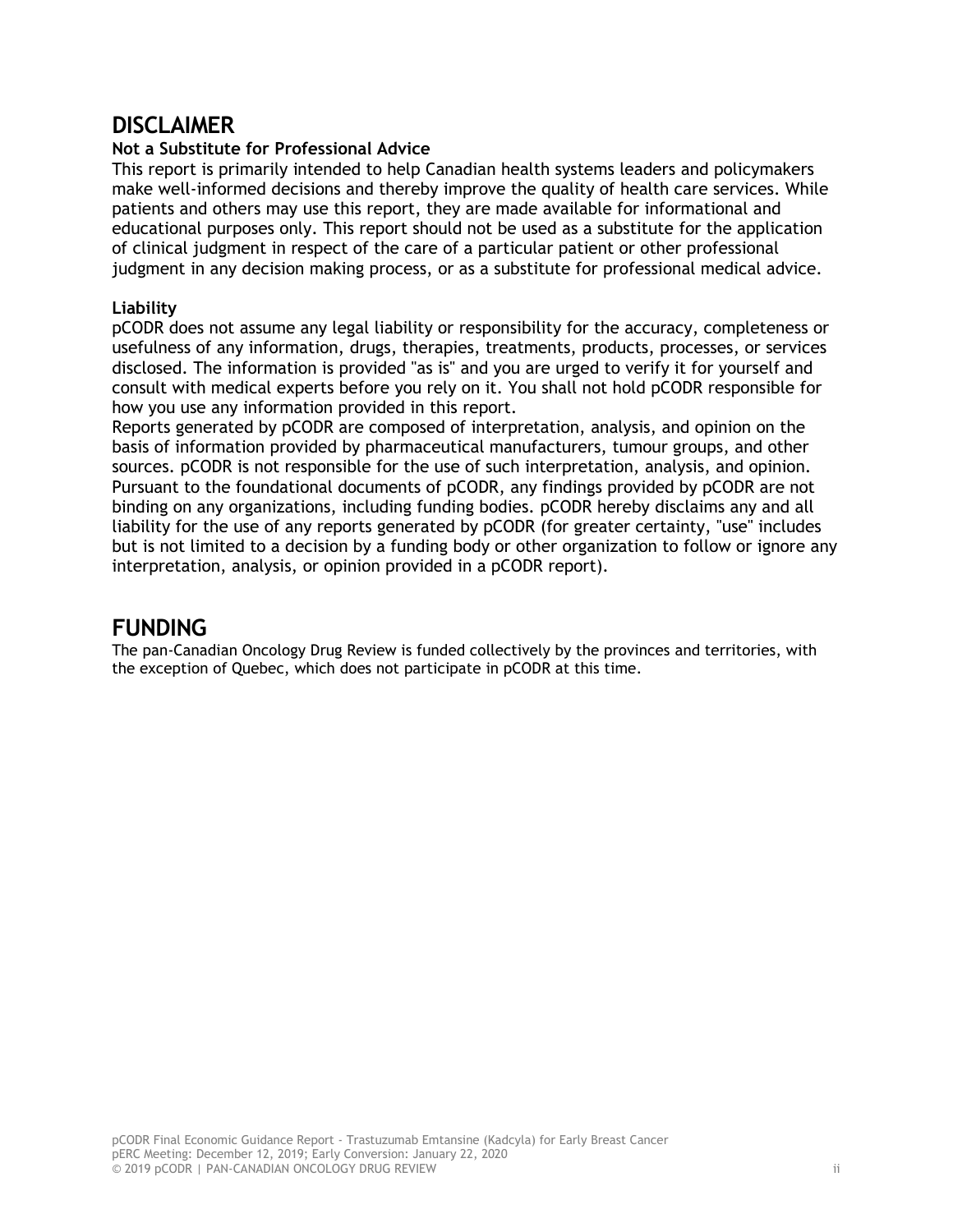# **INQUIRIES**

Inquiries and correspondence about the pan-Canadian Oncology Drug Review (pCODR) should be directed to:

pan-Canadian Oncology Drug Review 154 University Avenue, Suite 300 Toronto, ON M5H 3Y9

Telephone: 613-226-2553 Toll Free: 1-866-988-1444 Fax: 1-866-662-1778 Email: info@pcodr.ca Website: www.cadth.ca/pcodr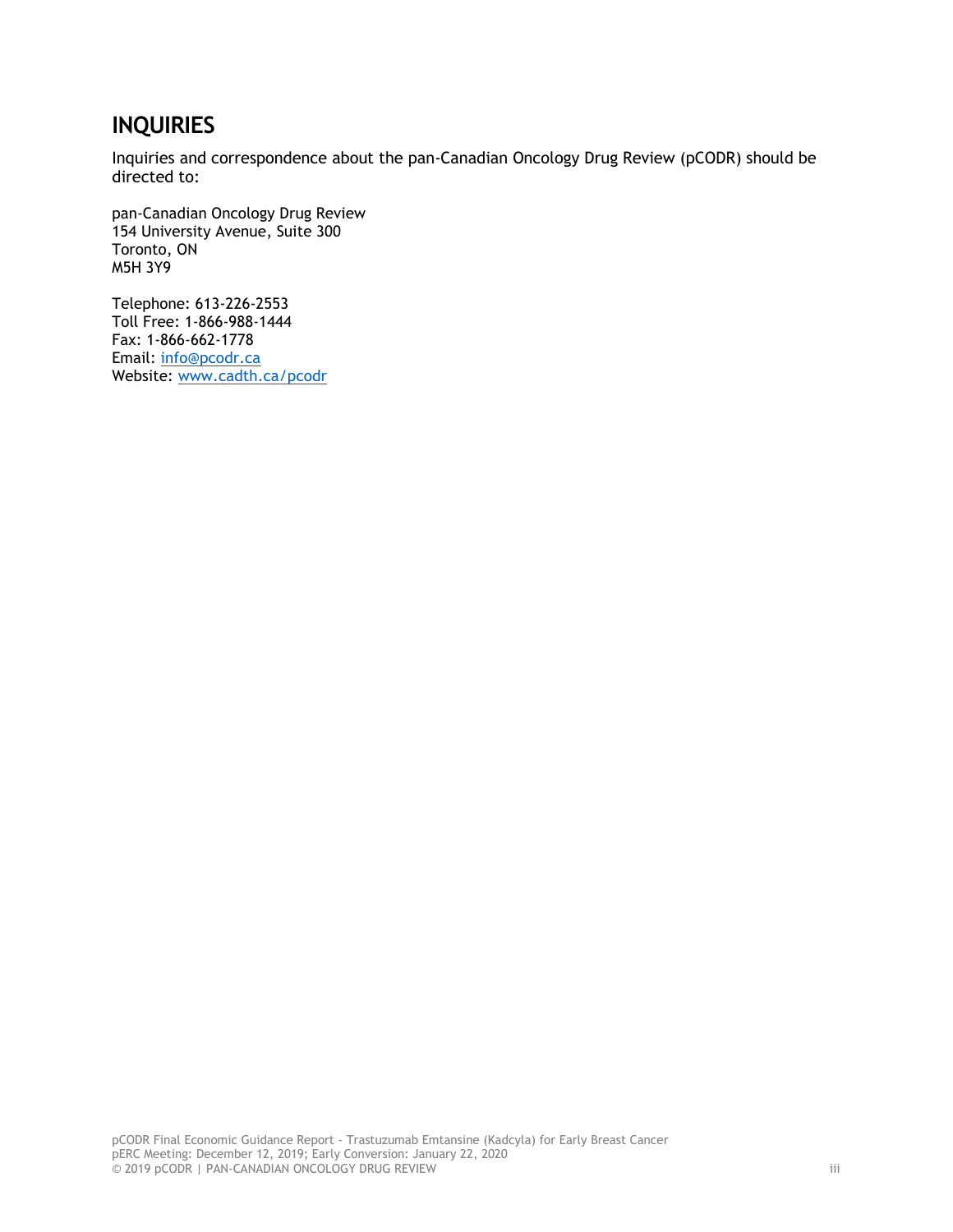# **TABLE OF CONTENTS**

| 1                                                                                                                                                                                                                                                                                                                                                              |  |
|----------------------------------------------------------------------------------------------------------------------------------------------------------------------------------------------------------------------------------------------------------------------------------------------------------------------------------------------------------------|--|
| 1.1                                                                                                                                                                                                                                                                                                                                                            |  |
| 1.2                                                                                                                                                                                                                                                                                                                                                            |  |
| 1.3                                                                                                                                                                                                                                                                                                                                                            |  |
| 1.4                                                                                                                                                                                                                                                                                                                                                            |  |
| 1.5                                                                                                                                                                                                                                                                                                                                                            |  |
| 1.6                                                                                                                                                                                                                                                                                                                                                            |  |
| $\mathcal{P}$                                                                                                                                                                                                                                                                                                                                                  |  |
| This section outlines the technical details of the pCODR Economic Guidance Panel's<br>evaluation of the economic evidence that is summarized in Section 1. Pursuant to the<br>pCODR Disclosure of Information Guidelines, this section is not eligible for disclosure. It<br>was provided to the pCODR Expert Review Committee (pERC) for their deliberations. |  |
| 3                                                                                                                                                                                                                                                                                                                                                              |  |
|                                                                                                                                                                                                                                                                                                                                                                |  |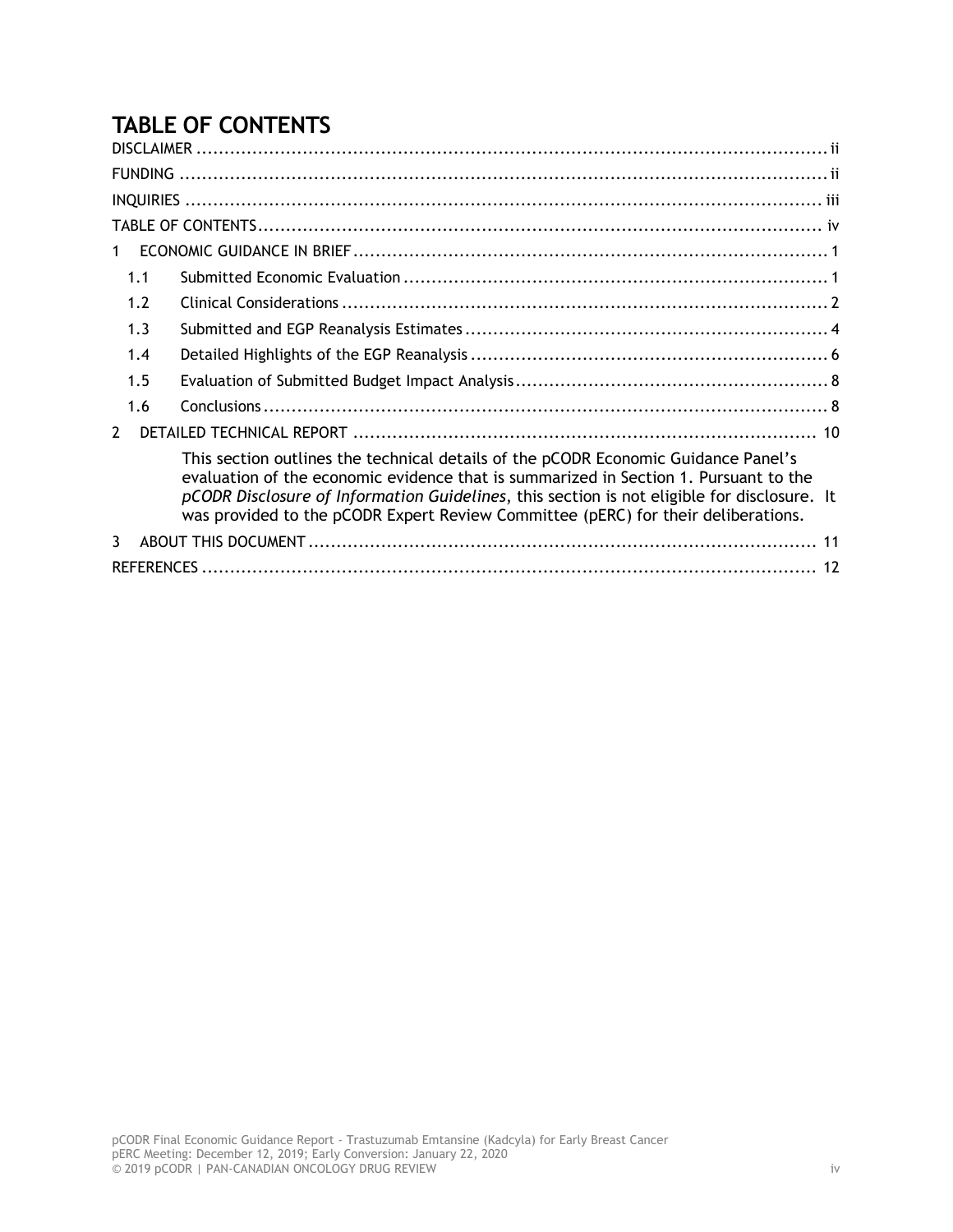# **1 ECONOMIC GUIDANCE IN BRIEF**

### **1.1 Submitted Economic Evaluation**

The economic analysis submitted to pCODR by Hoffmann-La Roche Limited compared trastuzumab emtansine (T-DM1) to trastuzumab as adjuvant treatment for patients with HER2-positive early breast cancer who have residual disease, after pre-operative systemic treatment.

| <b>Funding Request/Patient</b> | Modelled patients with HER2-positive early breast cancer who have           |  |  |  |  |
|--------------------------------|-----------------------------------------------------------------------------|--|--|--|--|
| <b>Population Modelled</b>     | residual invasive disease, following neoadjuvant taxane and trastuzumab-    |  |  |  |  |
|                                | based treatment. This is consistent with reimbursement request.             |  |  |  |  |
| Type of Analysis               | Cost Utility Analysis (\$/QALY),                                            |  |  |  |  |
|                                | Cost Effectiveness Analysis (\$/LY)                                         |  |  |  |  |
| Type of Model                  | Markov model with monthly cycles                                            |  |  |  |  |
| Comparator                     | Trastuzumab ^                                                               |  |  |  |  |
| Year of costs                  | 2019                                                                        |  |  |  |  |
| Time Horizon                   | Lifetime (51-year time horizon to represent the lifetime of 100 years)      |  |  |  |  |
| Perspective                    | Canadian public health care payer perspective                               |  |  |  |  |
| Cost of T-DM1                  | T-DM1 is available in two vial sizes:                                       |  |  |  |  |
| Source: Roche                  | 100 mg vial: \$2,128.93; \$21.29/mg                                         |  |  |  |  |
|                                | 160 mg vial: \$3,406.28; \$21.29/mg                                         |  |  |  |  |
|                                | At the recommended dose of 3.6 mg/kg intravenous every 21 days for 14       |  |  |  |  |
|                                | cycles or until disease progression or unacceptable toxicity, T-DM1 costs:  |  |  |  |  |
|                                | per day: \$260.65                                                           |  |  |  |  |
|                                | per 21-day course: \$5,473.73                                               |  |  |  |  |
| Cost of trastuzumab            | Trastuzumab is available as a 440 mg vial and costs \$2,874.05 per vial or  |  |  |  |  |
| (branded)                      | \$6.53/mg. At the recommended dose of 6 mg/kg intravenous every 21          |  |  |  |  |
| Source: pCODR Submission       | days, trastuzumab costs:                                                    |  |  |  |  |
| of Pertuzumab-Trastuzumab      | per day: \$133.29                                                           |  |  |  |  |
| Combo Pack                     | per 21-day course: \$2,799.06<br>$\bullet$                                  |  |  |  |  |
| Cost of trastuzumab            | Trastuzumab biosimilar is available as a 440mg vial and costs \$2155.54     |  |  |  |  |
| (biosimilar)*                  | per vial or \$4.90/mg. At the recommended dose of 6 mg/kg intravenous       |  |  |  |  |
|                                | every 21 days, trastuzumab (biosimilar) costs:                              |  |  |  |  |
|                                | per day: \$99.95<br>$\bullet$                                               |  |  |  |  |
|                                | per 21-day cycle: \$2,099.00                                                |  |  |  |  |
| Cost of trastuzumab            | Trastuzumab SC is available as a 600mg vial and costs \$2625.00 per vial or |  |  |  |  |
| (subcutaneous, SC)             | \$4.38/mg. At the recommended dose of 6 mg/kg intravenous every 21          |  |  |  |  |
|                                | days, trastuzumab (SC) costs:                                               |  |  |  |  |
|                                | per day: \$125.00                                                           |  |  |  |  |
|                                | • per 21-day course: $$2,625.00$                                            |  |  |  |  |
| <b>Discount Rate</b>           | 1.5% annually for costs and effects                                         |  |  |  |  |
| Model Structure                | Markov model was built on 6 health states:                                  |  |  |  |  |
|                                | iDFS (invasive disease-free survival, with distinction for patients         |  |  |  |  |
|                                | on/off adjuvant treatment)                                                  |  |  |  |  |
|                                | Non-metastatic recurrence (includes locoregional recurrence and             |  |  |  |  |
|                                | contralateral breast cancer)                                                |  |  |  |  |
|                                | Remission from a non-metastatic recurrence (no evidence of                  |  |  |  |  |
|                                | disease)                                                                    |  |  |  |  |
|                                | First-line metastatic breast cancer                                         |  |  |  |  |

**Table 1. Submitted Economic Model**

pCODR Final Economic Guidance Report - Trastuzumab Emtansine (Kadcyla) for Early Breast Cancer pERC Meeting: December 12, 2019; Early Conversion: January 22, 2020 © 2019 pCODR | PAN-CANADIAN ONCOLOGY DRUG REVIEW 1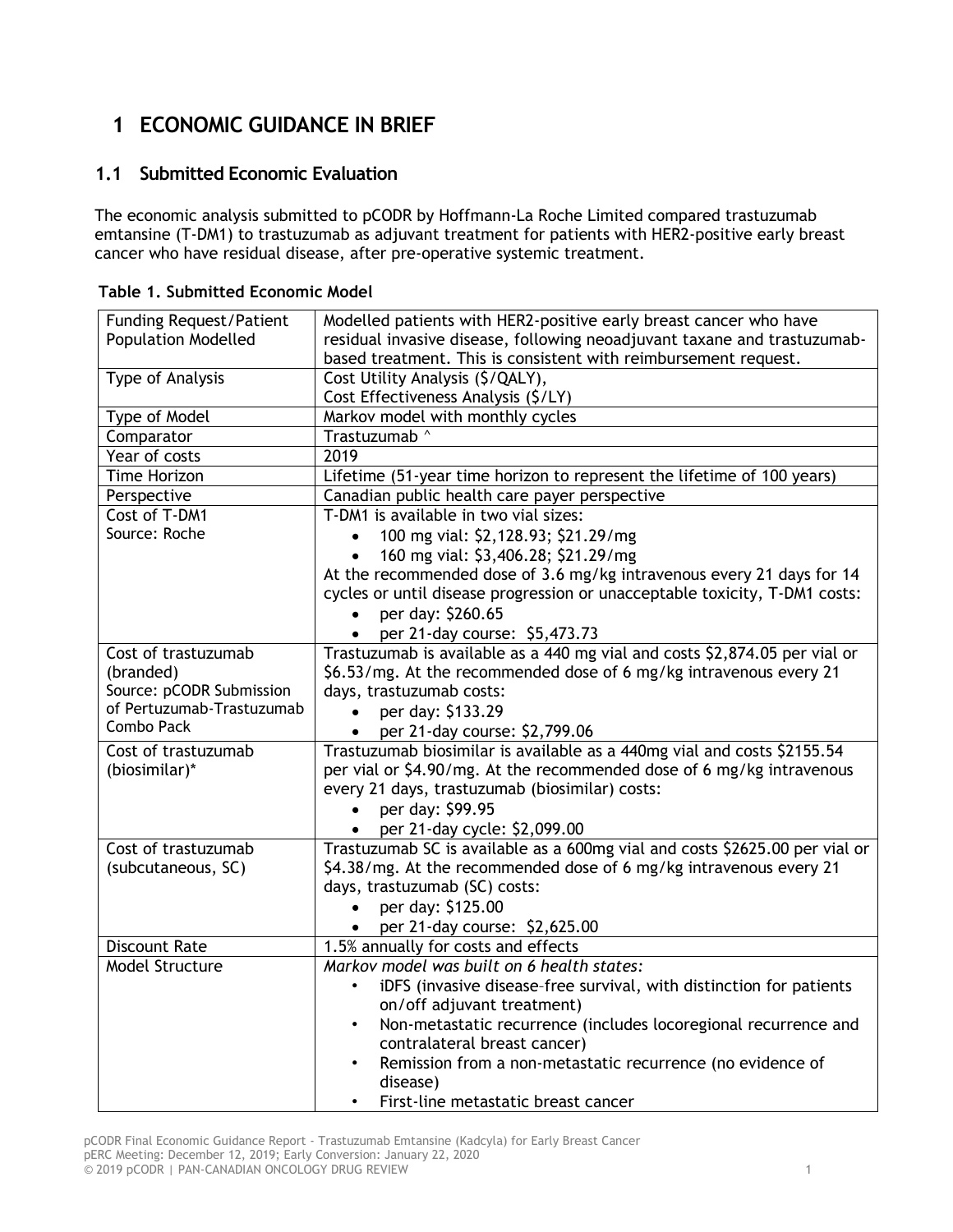|                                                                 | Subsequent lines of treatment in metastatic breast cancer<br>(including second-line of treatment and later lines)<br>Death                                                                                                                                                                                                                                                                                                                                                                               |
|-----------------------------------------------------------------|----------------------------------------------------------------------------------------------------------------------------------------------------------------------------------------------------------------------------------------------------------------------------------------------------------------------------------------------------------------------------------------------------------------------------------------------------------------------------------------------------------|
| Key Data Sources (health<br>states)                             | Movement out of the iDFS state was informed by background mortality<br>data from Canadian life tables and the data from the KATHERINE <sup>20</sup> trial.<br>iDFS extrapolations were guided by recurrence rates observed in the<br>HERA $8$ and BCIRG-006 <sup>21</sup> trials. Transitions among the remaining health<br>states were informed by published literature and the following trials:<br>EMILIA <sup>5</sup> , CLEOPATRA <sup>19</sup> , and M77001 <sup>10</sup> .                         |
| Key Data Sources (quality<br>of life, adverse events,<br>costs) | Utilities (EQ-5D-3L) in the iDFS states were directly from the KATHERINE<br>trial, and were also applied to the non-metastatic health states.<br>Utilities in the metastatic health states were obtained from published<br>literature.<br>Rates of adverse events Grade $\geq 3$ (>1% occurrence) were obtained from<br>the KATHERINE trial.<br>Costs for health-states, adverse events, and subsequent therapy were based<br>on Ontario unit costs and local clinical opinion for resource utilization. |

^ Trastuzumab was evaluated as a treatment mix (intravenous, subcutaneous, and biosimilar).

An assumption of a 25% discount over the branded product was made by the sponsor (Roche).

model used body weight - 71.42 kg and BSA of 1.77  $m<sup>2</sup>$ 

### **1.2 Clinical Considerations**

According to the pCODR Clinical Guidance Panel (CGP), this comparison is appropriate. The CGP reported on the following issues:

Efficacy: The primary outcome iDFS, though an unvalidated endpoint, likely provides a more conservative estimate of treatment effect than the standard STEEP definition of DFS. The study met its primary endpoint of iDFS favoring T-DM1, while OS trended to favour T-DM1, but the results were not statistically significant. The overall conclusion of efficacy was limited by discrepancy in receipt of study drugs, unilaterally switching from T-DM1 to trastuzumab, dose reductions were not applied despite high toxicity in T-DM1 treatment, and discontinuation because of patient decisions. In addition, differences between Canadian practice patterns and the KATHERINE trial currently exist with neoadjuvant and subsequent treatments.

Safety: T-DM1 introduces more adverse events than trastuzumab, including serious side effects, which temporarily impacts quality of life during the treatment phase. However, no new safety signals were detected with T-DM1, and there was no difference in incidence of fatal AEs between the treatment groups.

Burden of illness and Need: One in four women who present with early stage HER2+ breast cancer and are treated with trastuzumab based treatments continue to have recurrence from their breast cancer within 10 years, suggesting a need for more effective therapies.

• EGP comment on CGP considerations: *The cost effectiveness was conducted based on transitions from iDFS health state and included quality of life. The main benefit of T-DM1 in the cost effectiveness model is the reduced probability of progressive disease, where progressive disease is expensive to treat, has lower quality of life, and reduced chance of survival.* 

Generalizability of the trial evidence: The CGP agreed that the efficacy and safety outcomes from the KATHERINE trial can be generalized to male patients with breast cancer and patient who have had trastuzumab plus pertuzumab (or other HER2-targeted therapy) in the neoadjuvant setting. The CGP also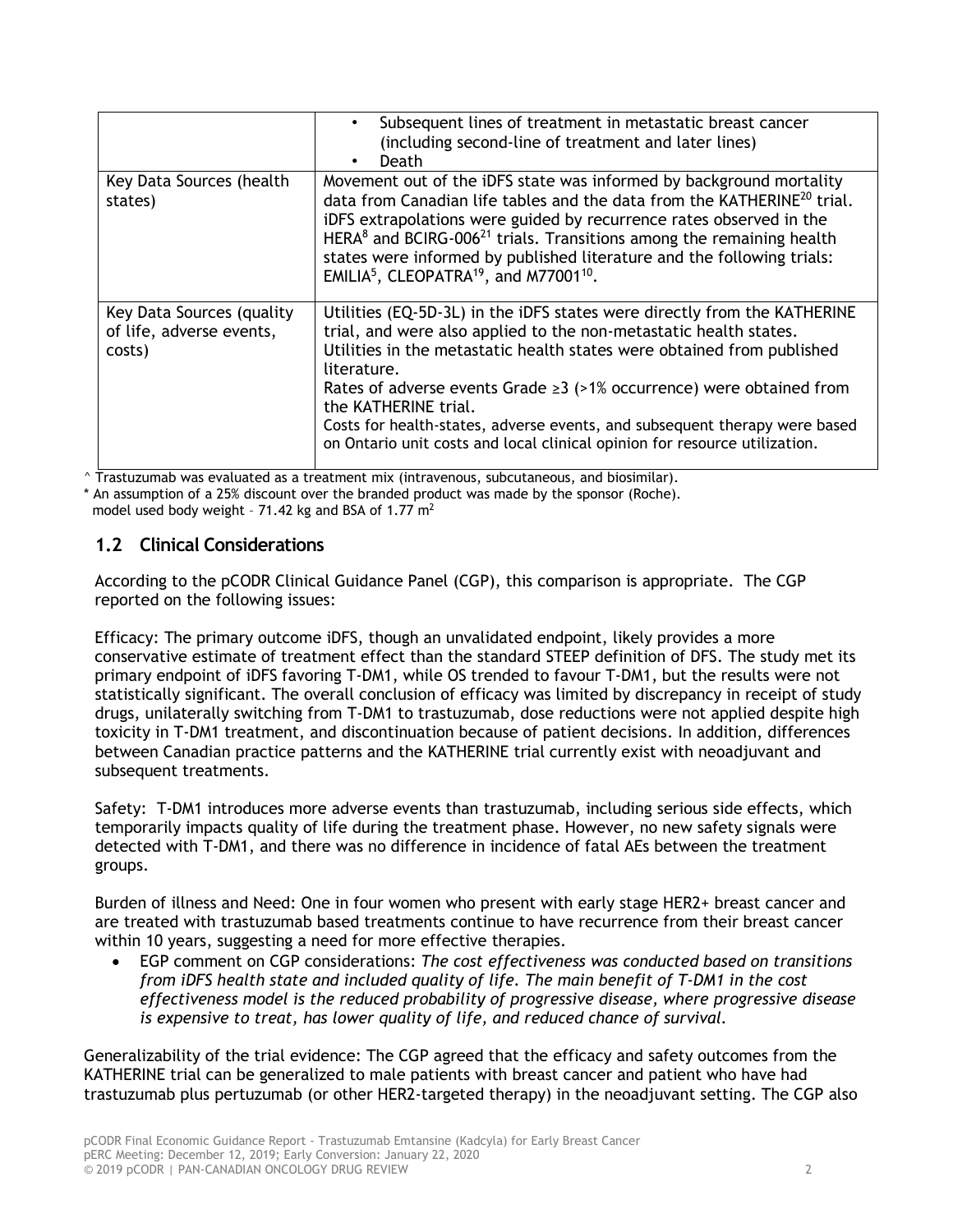agreed that it is possible patients with ECOG PS >1 may be eligible for treatment (based on the discretion of the treating oncologist) although the preference would be to limit treatment to PS 0-1 (as in the KATHERINE trial).

• *EGP comment: The submitted economic model was based on the inclusion/exclusion criteria of the KATHERINE trial and provides no evidence for expanded eligibility. The budget impact analysis includes patients with residual disease who receive adjuvant therapy after surgery.*

#### **Summary of patient input relevant to the economic analysis**

Two patient advocacy groups provided input including 31 patients in the first group and 55 in the second. Most patients in the first group were non-Canadians. Only 6 patients in the first group and none in the second group had any experience with T-DM1, and some of these patients had metastatic breast cancer rather than early stage disease. Thus, it is unclear how representative these experiences by patients may be on the trade-offs of increased short-term toxicity and cure rate as measured by disease free survival in the adjuvant setting.

#### **SUMMARY OF PROVINCIAL ADVISORY GROUP (PAG) INPUT**

Currently Funded Treatments. For the adjuvant treatment of patients with HER2-positive early breast cancer who have residual disease after pre-operative systemic treatment, PAG identified trastuzumab as the relevant comparator.

• EGP comment: *The cost-effectiveness analysis compared T-DM1 to trastuzumab, which is the relevant comparator.*

Eligible Patient Population. There is a potential for indication creep into the neoadjuvant setting (i.e., preoperative), as well as a need to specify the inclusion and exclusion criteria.

• EGP comment: *The cost-effectiveness analysis was built on the inclusion/exclusion criteria and characteristics of the patient population in the KATHERINE trial, only in the adjuvant setting. The budget impact analysis investigates changes to currently available neoadjuvant treatments with the introduction of T-DM1 in the adjuvant setting, but not the use of T-DM1 in the neoadjuvant setting. The CGP have confirmed that there is no current evidence to support the use of T-DM1 as neoadjuvant treatment.*

Implementation Factors. T-DM1 is currently funded in the metastatic setting where patients receive intravenous administration, there is familiarity with the preparation, administration and monitoring of AE's.

• EGP comment: *The cost-effectiveness includes the increased health care resources for administration and monitoring, as well as including the impact of adverse events.*

Sequencing and Priority of Treatments. PAG seeks clarity on whether T-DM1 would be administered more than once (adjuvant, metastatic), where T-DM1 fits into treatment sequencing, and whether the 14 cycle T-DM1 treatment is time limited.

• EGP comment: *The CGP confirmed that in patients who progress on or after adjuvant T-DM1, the same agent would then not be used for treatment in the metastatic setting. The cost-effectiveness analysis was limited to T-DM1 as first-line therapy within the adjuvant setting, with drug administration time following the KATHERINE trial being at the discretion of the clinician. The budget impact model assumes that 14 cycles are completed within 1 year.*

Companion Diagnostic Testing. HER-2 testing is already available and used as inclusion criteria.

• EGP comment: *HER-2 testing was not included in the economic model, assuming that HER-2 status was established once with a biopsy of the initial tumour.*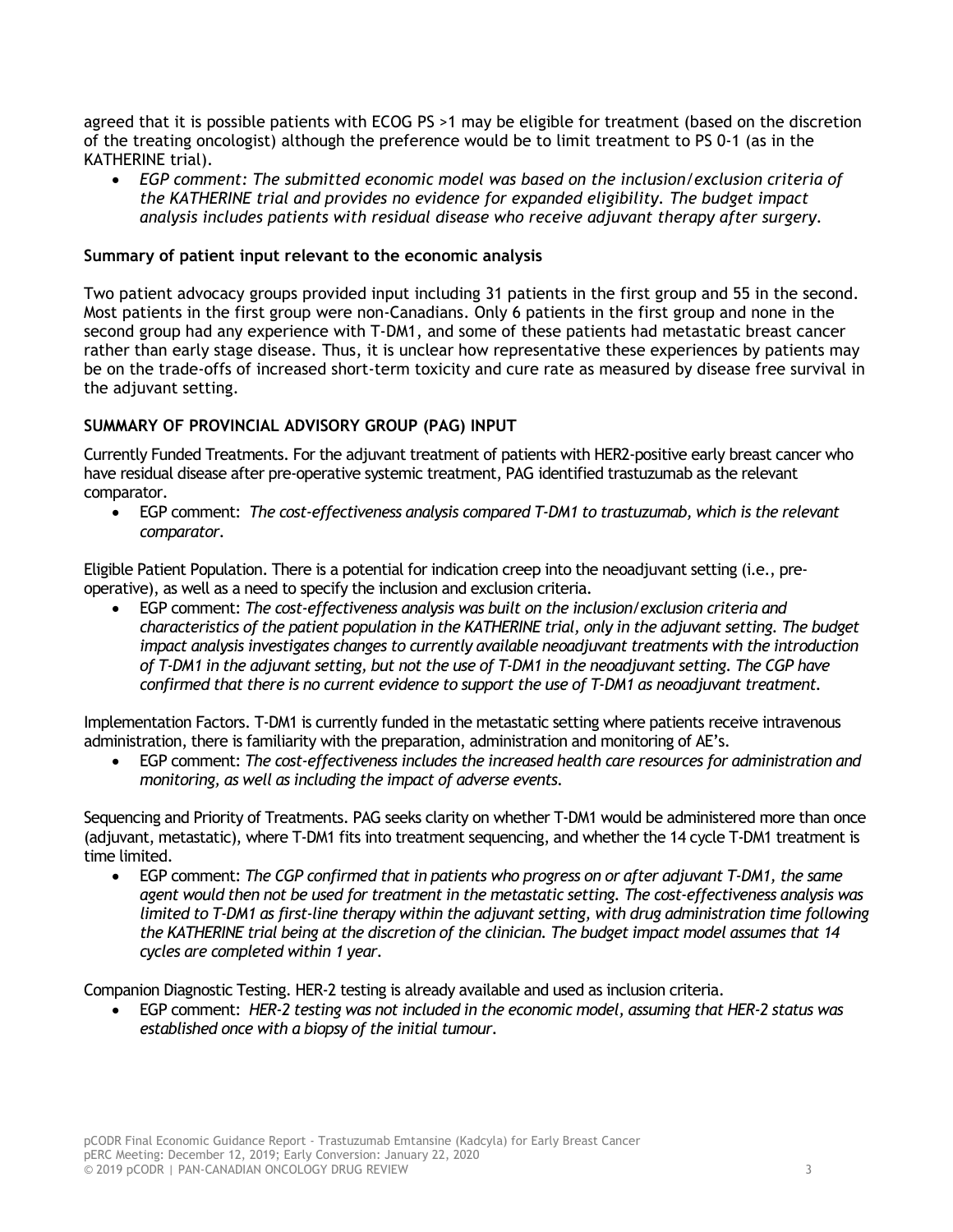#### **SUMMARY OF REGISTERED CLINICIAN INPUT**

**Current Treatment(s) for the Indication Under Review:** The current reimbursed treatment in the adjuvant setting is intravenous trastuzumab.

• *EGP comment: The cost-effectiveness includes possible changes with trastuzumab, with the comparator being a mix of trastuzumab applications (branded-intravenous, biosimilar, and subcutaneous), and scenario analysis compares T-DM1 to trastuzumab-intravenous only.* 

**Eligible Patient Population.** The potential patient population would be beyond the inclusion criteria of the KATHERINE trial, because the demonstrated efficacy would provide potentially improved outcomes for patients who received trastuzumab plus another HER2 targeted therapy (such as pertuzumab) and for males.

• *EGP comment: The cost-effectiveness analysis was based on the inclusion criteria of the KATHERINE trial and provides no evidence for expanded eligibility. The budget impact analysis includes patients with residual disease who receive adjuvant therapy after surgery.*

**Relevance to Clinical Practice.** T-DM1 would satisfy an unmet need and the toxicity observed in the KATHERINE trial was expected. Thus, T-DM1 would be used for patients similar to the KATHERINE trial (with exclusion for cardiac dysfunction and inclusion of sufficient blood counts post-surgery). Further evidence would be helpful in establishing benefit for very small residual disease (i.e., ypT1a).

• EGP comment: *The cost-effectiveness analysis was based on the inclusion criteria of the KATHERINE trial and provides no evidence for expanded eligibility.*

**Sequencing and Priority of Treatments.** The use of T-DM1 in the adjuvant setting would not interfere with clinician's choice of other HER-2 therapies in the metastatic setting, excluding T-DM1 as first-line in the metastatic setting.

• EGP comment: *The cost-effectiveness analysis includes T-DM1 in the adjuvant setting for the T-DM1 treatment arm, and 56.25% of first-line therapies for early recurrence metastatic patients in the trastuzumab treatment arm. For late recurrence and subsequent lines, treatment mixes did not differ with T-DM1 being used for both treatment arms, with 3.75% in first-line late recurrences, and in subsequent lines including 50% T-DM1 for early recurrence, and 95% T-DM1 in late recurrence. The budget impact analysis includes adding T-DM1 to the adjuvant setting only, and sensitivity analysis investigates changes to the neoadjuvant setting.* 

**Companion Diagnostic Testing.** HER-2 biomarker testing was completed at the surgery stage and no additional tested may occur, except for increased surveillance given the addition of a new therapy.

• EGP comment: *The cost of HER-2 biomarker testing occurred at the surgery stage and was not included in the economic model*.

**Implementation Questions.** T-DM1 drug administration should be limited to 14 cycles, including allowing temporary interruption only for mild toxicity.

• EGP comment: *The cost effectiveness analysis does not address interruptions to drug administration and assumes the drugs were administered uniformly.*

### **1.3 Submitted and EGP Reanalysis Estimates**

The main cost drivers in the economic model were the cost of adjuvant therapy, and the cost of treatments in 1<sup>st</sup> line, and second and subsequent lines metastatic disease. The economic model assumes a favourable trade-off between the costs of adjuvant therapy versus later metastatic treatment costs. The key variable in the model that had the largest impact on the results was the choice of time horizon, decreasing the time horizon increases the ICER. All other variables did not affect the ICER in sensitivity analyses in the submission, and in the EGP's reanalysis.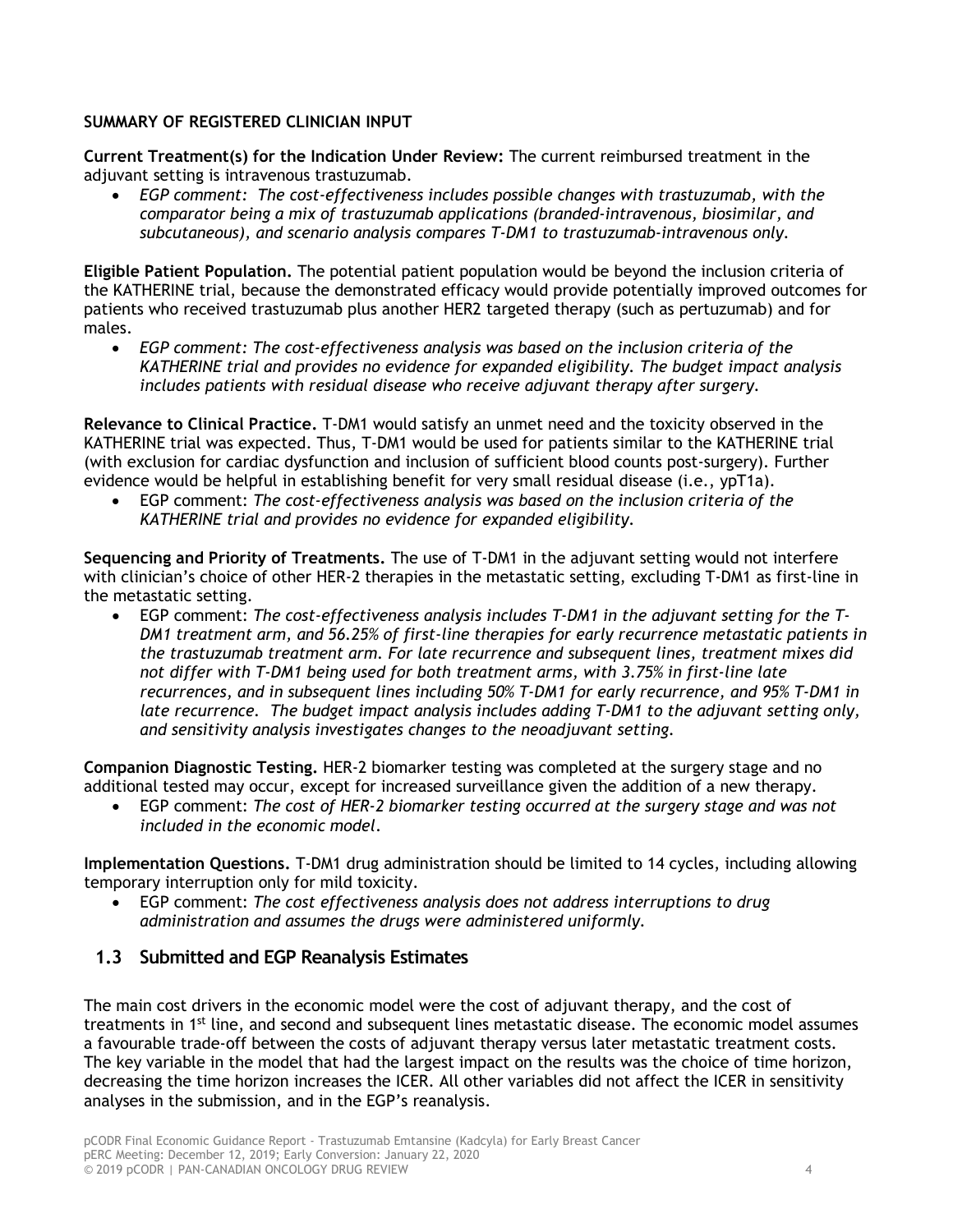| <b>Estimates</b>                             | Sponsor's<br><b>Best Case</b>     | <b>EGP Reanalysis</b>           |                                 |             |              |
|----------------------------------------------|-----------------------------------|---------------------------------|---------------------------------|-------------|--------------|
| <b>Time Horizon</b>                          | <b>Lifetime</b>                   | <b>Lifetime</b>                 | 40 year                         | 10 year     | 5 year       |
| $\Delta E$ (LY)                              | 2.59                              | 2.59                            | 2.42                            | 0.47        | 0.12         |
| In iDFS                                      | 3.45                              | 3.44                            | 3.28                            | 1.00        | 0.40         |
| In non-metastatic<br>recurrence              | $-0.04$                           | $-0.04$                         | $-0.04$                         | $-0.04$     | $-0.03$      |
| In remission                                 | $-0.38$                           | $-0.38$                         | $-0.38$                         | $-0.17$     | $-0.04$      |
| In first-line<br>metastatic                  | $-0.20$                           | $-0.20$                         | $-0.20$                         | $-0.16$     | $-0.12$      |
| In subsequent-line<br>metastatic             | $-0.28$                           | $-0.28$                         | $-0.24$                         | $-0.17$     | $-0.09$      |
| ΔΕ (QALY)                                    | 2.15                              | 2.14                            | 2.06                            | 0.46        | 0.15         |
| In iDFS                                      | 2.76                              | 2.75                            | 2.66                            | 0.83        | 0.33         |
| In non-metastatic<br>recurrence              | $-0.04$                           | $-0.04$                         | $-0.04$                         | $-0.04$     | $-0.03$      |
| In remission                                 | $-0.31$                           | $-0.31$                         | $-0.31$                         | $-0.14$     | $-0.03$      |
| In first-line<br>metastatic                  | $-0.14$                           | $-0.14$                         | $-0.14$                         | $-0.11$     | $-0.08$      |
| In subsequent-line<br>metastatic             | $-0.12$                           | $-0.12$                         | $-0.12$                         | $-0.08$     | $-0.05$      |
| AC(5)                                        | $-58,910$                         | $-3,898$                        | $-53,810$                       | 8,190       | 21,060       |
| <b>Total iDFS cost</b>                       | \$40,165                          | 46,683                          | \$46,569                        | 45,013      | 44,601       |
| Total non-<br>metastatic<br>recurrence cost  | $-52,364$                         | $-2,459$                        | $-52,457$                       | $-2,391$    | $-1,727$     |
| <b>Total remission</b><br>cost               | $-5214$                           | $-603$                          | $-5599$                         | $-265$      | $-56$        |
| <b>Total first-line</b><br>metastatic cost   | $-$ \$21,583                      | $-22,036$                       | $-521,981$                      | $-16,855$   | $-12,212$    |
| Total subsequent-<br>line metastatic<br>cost | $-$21,375$                        | $-21,936$                       | $-521,818$                      | $-14,618$   | $-7,765$     |
| End-of-life cost                             | $-53,539$                         | $-3,547$                        | $-53,524$                       | $-2,695$    | $-1,781$     |
| <b>ICER</b> estimate<br>(S/QALY)             | $T-DM1$<br>dominates <sup>a</sup> | T-DM1<br>dominates <sup>a</sup> | T-DM1<br>dominates <sup>a</sup> | 17,714/QALY | 142,780/QALY |

Table 2. Submitted and EGP Estimates (probabilistic, 5,000 bootstrap simulations)

\*EGP's estimates include all parameters modified as described below

<sup>&</sup> Less costly, more QALY's

Overall, the cost-effectiveness model captures the lifetime experience of the patient in terms of clinical outcomes, costs, and quality of life.

1. However, first long-term projection is problematic for 2 reasons:

There were low occurrence rates in 5-year KATHERINE trial where median or mean DFS and OS  $\bullet$ were not reached. iDFS was projected beyond 5-years based on literature values to estimate transitioning of patients to advanced health states, using conservative projected survival curves. OS was not projected from the clinical trial through parametric modelling, instead OS was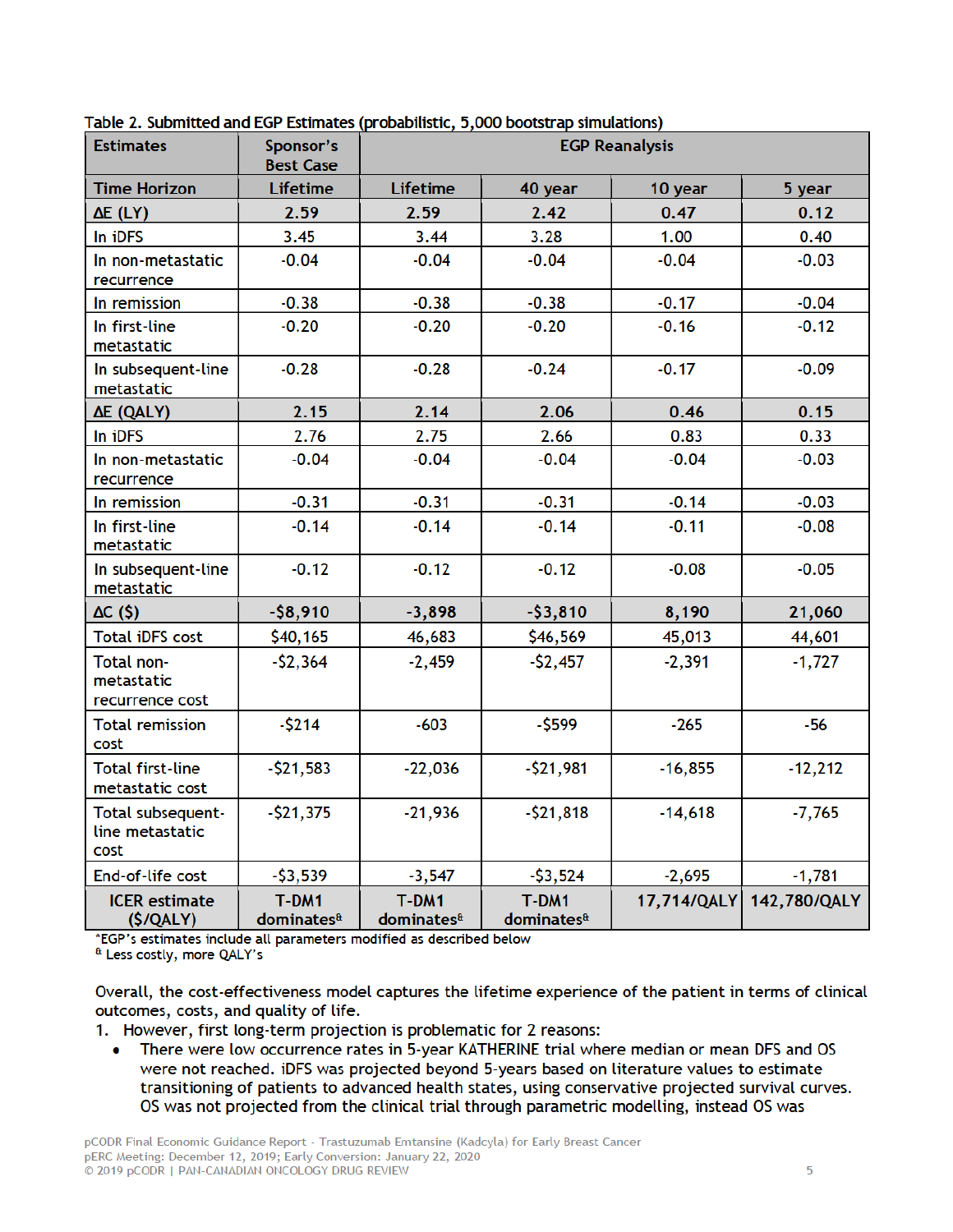estimated as the summative probability of death from being in each health state (health states: iDFS, remission, 1<sup>st</sup> line, 2<sup>nd</sup> line) and probability of death in 1<sup>st</sup> line and 2<sup>nd</sup> line depended on treatment received. All probability of transitions (except from iDFS) and rates of death came from the literature, and there was a further adjustment based on life table background mortality. EGP tested the effect on the ICER of changing the constructed probability of deaths for each health state. A reduction of 50% of the probability of death in the health states (non-metastatic recurrence, remission, first-line and second-line metastatic breast cancer) produced minor changes in the ICER.

- Subsequent treatment after disease progression including risk of death were modelled on the best available data, however that data may be dated, and non-Canadian specific leading to uncertainty beyond the 5-year trial period. Based on CGP's opinion, significant improvements in cancer care have occurred in the last 5 years which may have impacted the results, such as improved survival in both treatment arms.
- 2. A second limitation is the unknown evolution of the comparator therapy. Specifically, it is unknown if, and at what time, trastuzumab will become available as a biosimilar and SC. In the submitters base case, the comparator is a mix of trastuzumab-branded, trastuzumab-biosimilar, and branded trastuzumab-SC. Given that having only IV trastuzumab available as therapy was explored in sensitivity analysis, and had a small impact on the ICER, the comparator-mix was accepted by the EGP. This results in a conservative ICER (overestimate of the ICER) where T-DM1 to being compared to a mix of cheaper treatments (the base case) as compared to a scenario where T-DM1 is compared to branded IV trastuzumab alone.
- 3. A third limitation is the effect of dosage and discontinuation. In the KATHERINE trial, there were differences between the treatment groups with regards to the percentage of patients who received the full 14 cycles dosing (difference=9.6%), and there were likely differences in benefit among the proportion of patients who received less than the full 14 cycles of dosing. For example, it is not clear if patients who received <4 cycles dosing would receive any benefit. The cost-effectiveness model assumes equal benefit for all patients, while a more sophisticated microsimulation model could have drawn from a distribution of dosing and benefits to account for differences between treatment in terms of dosing received and benefit received.

### **1.4 Detailed Highlights of the EGP Reanalysis**

- 1. First, the base case model assumed that the time on treatment was equal to the average number of cycles for all patients in each treatment until iDFS was reached. CGP noted that iDFS was not the usual definition according to STEEP definition. In reanalysis, the time on treatment was set equal to the time until disease progression for each treatment.
- 2. Second, the unit costs for diagnostic costs included the typical physician billing fees. In reanalysis, the institutional costs for routine diagnostic tests (CT, ECG, mammography) were added to the unit costs. Institutional fees were obtained from the on-line OCCI calculator for 2017/2018 ambulatory care.
- 3. Third, concerning the time horizon, EGP presented ICER's with four alternate time horizons. These included a lifetime horizon of 51 years to demonstrate the ICER at the longest time horizon resulting in the lower bound of the ICER, time horizon of 10 years for which data is available within the literature, scenario using only the available evidence (5 years of trial data) to create the most conservative upper bound for the ICER and lastly the most clinically plausible scenario using a 40 year time horizon. The EGP presented these time horizons for the following reasons:
	- The time horizon of 51 years follows all patients until death. For an average age cohort of 49, this implies that no one will live beyond age 100. On average, the life expectancy with T-DM1 is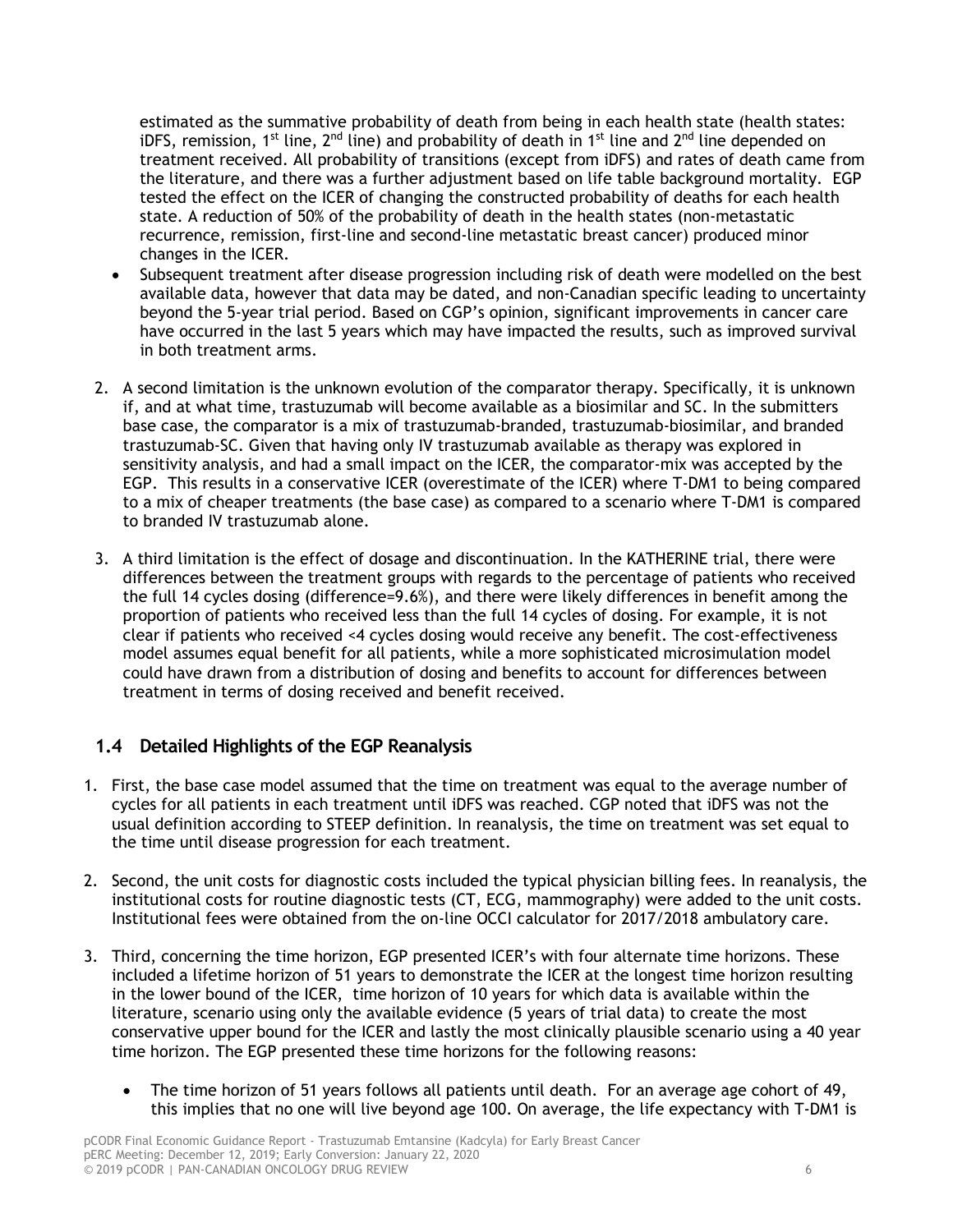to the age of 82.7 years (+33.7 non-discounted life years after age 49) and for trastuzumab to the age 77.9 years (+28.9 non-discounted life years after age 49).

- The EGP had concerns that this lifetime horizon is optimistic as it implies both cohorts are able to live to the average life expectancy in Canada (about age 80).
- Thus, the EGP presented a range of time horizons, with an optimistic lifetime horizon, and a very conservative estimate with a short time horizon capturing only the KATHERINE trial data.
- Based on previous CADTH reviews of agents in the adjuvant setting for early breast cancer, the EGP noted that a 40-year time horizon is considered to be most clinically relevant for this population.

To add to this discussion,

- The ICER is dominant for any time horizon beyond 15 years in the submitter's reference case.
- After 17 years, all deaths are caused by background mortality.
- After 10 years, deaths that occurred in the model are based on predicted deaths coming from projections beyond the time period of external long-term data (literature). In reality, there is no data beyond 10-11 years follow-up period in this setting. The 10-year data suggest some OS benefit beyond the 5-year trial period.
- Thus, a lifetime time horizon (51 years) is likely optimistic, 5 years is conservative but based on trial data from KATHERINE, while 10 years is based on longer term data from the literature. In addition, the risk of death between 5 and 10 years, driven by external data, may be old and no longer represents current treatment practice.
- Although it would have been reasonable to model long term OS using the KATHERINE trial OS projections, it was acknowledged by the sponsor that these projections would be too optimistic.
- Different survival distributions of iDFS were statistically tested by submitter, and EGP tested the impact of the ICER for different survival distributions. Overall, the model chosen by the submitters was among the most conservative models.
- The data to transition between advanced health states (example, 1st line metastatic to 2<sup>nd</sup> line metastatic) may be outdated (i.e., lower possible probability of transition), and most of the transitions occurred early in the model. In the cost effectiveness model, at 1.4 years the different between treatments for transition to 1st line mBC (early recurrence) peaked, at 2.2 years the transition to 2nd line (+) metastatic breast cancer (early recurrence) peaked, at 3.4 years the transition to 1st line metastatic breast cancer peaked, and at 5.9 years the transition to 2nd line (+) metastatic breast cancer peaked. Thus, a five-year model captures the majority of transitions up to 1st line metastatic. A 10-year model captures a majority of the differences in transition to 2nd line (+) metastatic.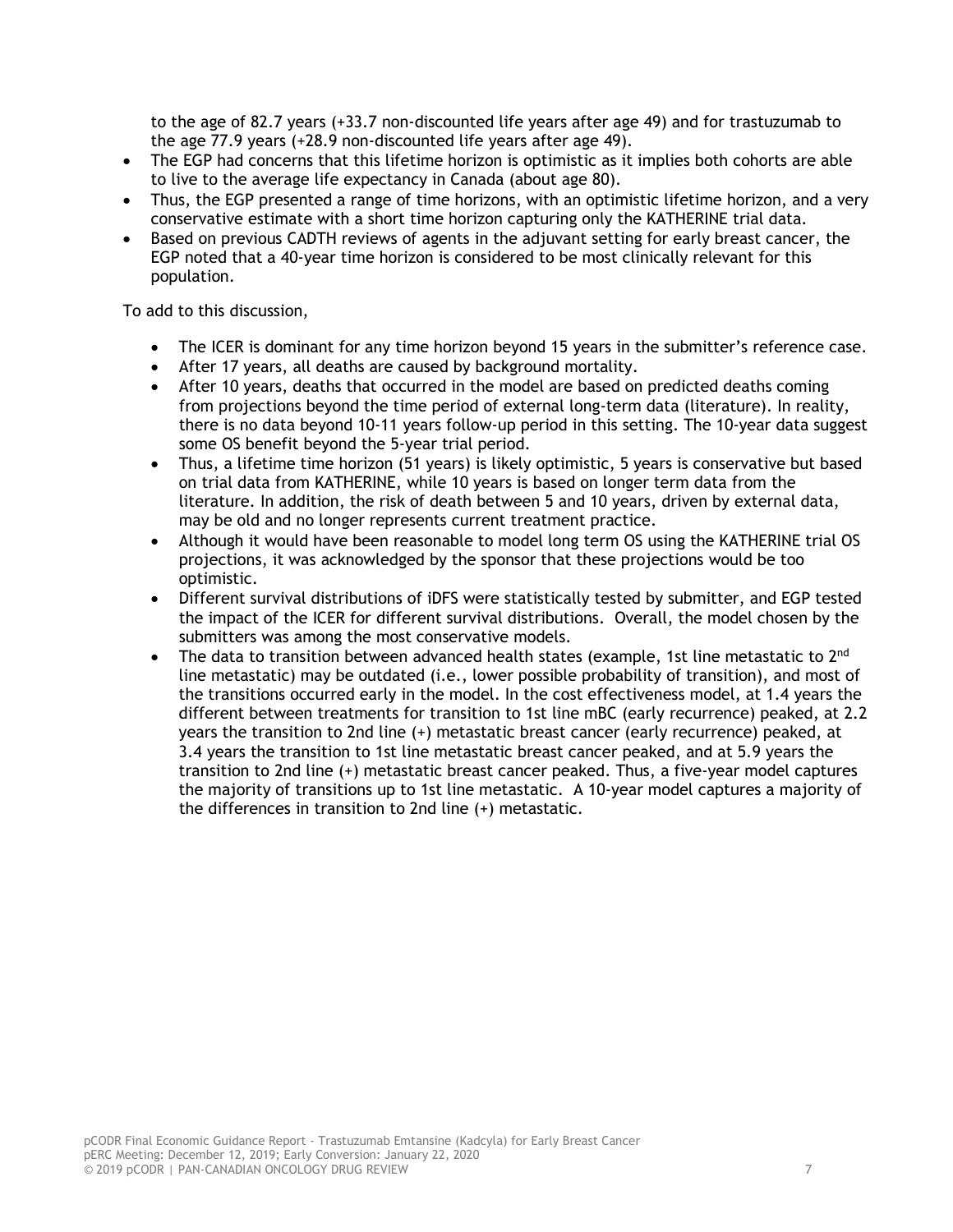| Table 3: Detailed Description of EGP Reanalysis |  |  |
|-------------------------------------------------|--|--|
|-------------------------------------------------|--|--|

| EGP's Reanalysis for the Best Case Estimate                          |           |              |                 |                   |                 |  |
|----------------------------------------------------------------------|-----------|--------------|-----------------|-------------------|-----------------|--|
| <b>Description of Reanalysis</b>                                     | ΔC        | ΛE.          | ΔE              | <b>ICUR</b>       | $\Delta$ from   |  |
|                                                                      |           | <b>QALYs</b> | LY <sub>s</sub> | (S/QALY)          | <b>baseline</b> |  |
|                                                                      |           |              |                 |                   | submitted ICER  |  |
| <b>Submitter's Base Case</b>                                         | $-58,910$ | 2.15         | 2.58            | $(-$4,136/QALY)$  |                 |  |
|                                                                      |           |              |                 | dominant          |                 |  |
| First. Time on treatment                                             | $-4,513$  | 2.14         | 2.58            | $(-52, 107/QALY)$ | $+ $2,029$      |  |
|                                                                      |           |              |                 | dominant          |                 |  |
| Second. Unit costs                                                   | $-8,318$  | 2.15         | 2.58            | $(-53,865/QALY)$  | $+5271$         |  |
|                                                                      |           |              |                 | dominant          |                 |  |
| Best case estimates of above two parameters + alternate time horizon |           |              |                 |                   |                 |  |
| Lower bound-lifetime horizon                                         | $-3,898$  | 2.14         | 2.57            | $(-51,822/QALY)$  | $+ $2,314$      |  |
| $(51 \text{ years})$                                                 |           |              |                 | <b>Dominant</b>   |                 |  |
| 40 year horizon                                                      | $-53,810$ | 2.42         | 2.05            | $(-$1,574/QALY)$  | $+2,561$        |  |
|                                                                      |           |              |                 | <b>Dominant</b>   |                 |  |
| 10 year horizon                                                      | 8,190     | 0.46         | 0.47            | \$17,714/QALY     | $+ $21,850$     |  |
| Upper bound - 5 year horizon                                         | 21,060    | 0.15         | 0.12            | \$142,780/QALY    | $+146,916$      |  |

### 1.5 Evaluation of Submitted Budget Impact Analysis

The budget impact analysis was most sensitive to the following factors which decreased the budget impact: removing the assumption of increased rate of neoadjuvant prescription beyond current levels once T-DM1 is reimbursed (not all patients are currently prescribed neoadjuvant therapy), consideration of only adjuvant costs, administering fewer cycles of T-DM1, and the exclusion of a trastuzumab biosimilar. Overall, most sensitivity analyses resulted in moderate differences compared to the base case analysis.

Key limitations of the BIA model include: 1) unknown extent of use in the future of different administrations of trastuzumab (IV, SC, or biosimilar), 2) unknown market share of T-DM1, and 3) uncertain size of patient population which would be eligible for reimbursement (e.g., eligibility criteria with respect to adjuvant treatment, with surgery, and estimates for rates of HER-2+ rate of testing and status, pCR- residual disease).

#### 1.6 Conclusions

The EGP's best estimate of  $\Delta C$  and  $\Delta E$  for T-DM1 when compared to trastuzumab is:

- Between best-case scenario dominance at lifetime horizon (T-DM1 less costly, improved QALYs) and worst-case scenario (5-year time horizon) \$142,780/QALY.
- This range is based on choice of time horizon, with dominance occurring at a lifetime horizon, and \$142,780/QALY occurring with a 5-year time horizon.
- Based on the most clinically plausible time horizon of 40 years, the EGP agrees that the true ICER is likely a dominant scenario.
- The extra cost of T-DM1 is between a cost savings of \$3,898 (lifetime) to a positive incremental cost of \$21,060 (5-years). At the 40-year time horizon the extra cost of T-DM1 is a cost saving of \$3,810.
- The extra clinical effect of T-DM1 is between 2.14 QALYs (lifetime) and 0.15 QALYs (5-years). At the 40-year time horizon, the extra clinical effect of T-DM1 is 2.42 QALYs.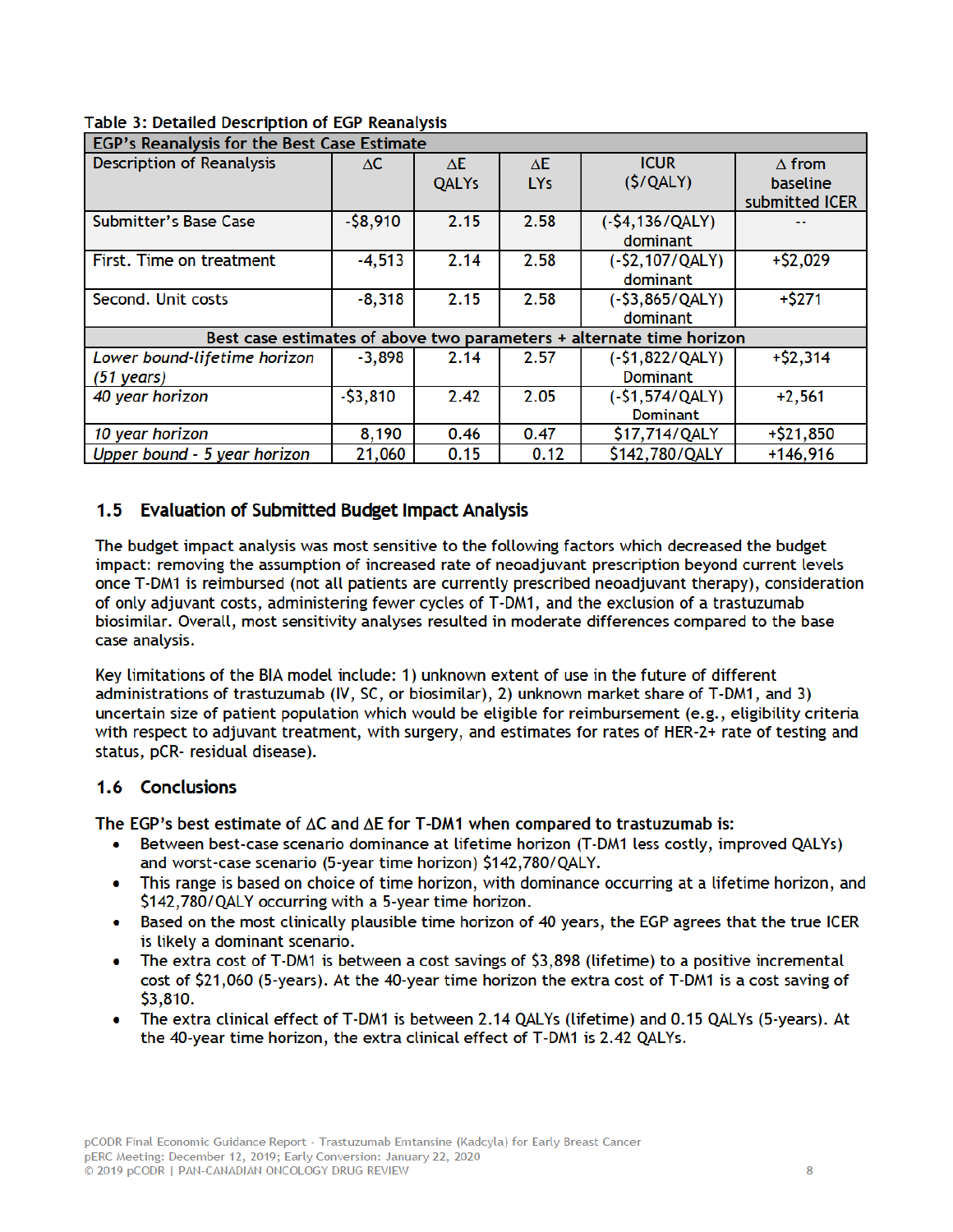#### **Overall conclusions of the submitted model:**

- Overall, the cost-effectiveness model captures the lifetime experience of the patient in terms of clinical outcomes, costs, and quality of life.
- Long term projection is problematic for 2 reasons: First, there were low occurrence rates in 5-year KATHERINE trial where median or mean DFS and OS were not reached. Second, subsequent treatment after disease progression including risk of death were modelled on the best available data, however that data may be dated, and non-Canadian-specific leading to uncertainty beyond the 5-year trial period.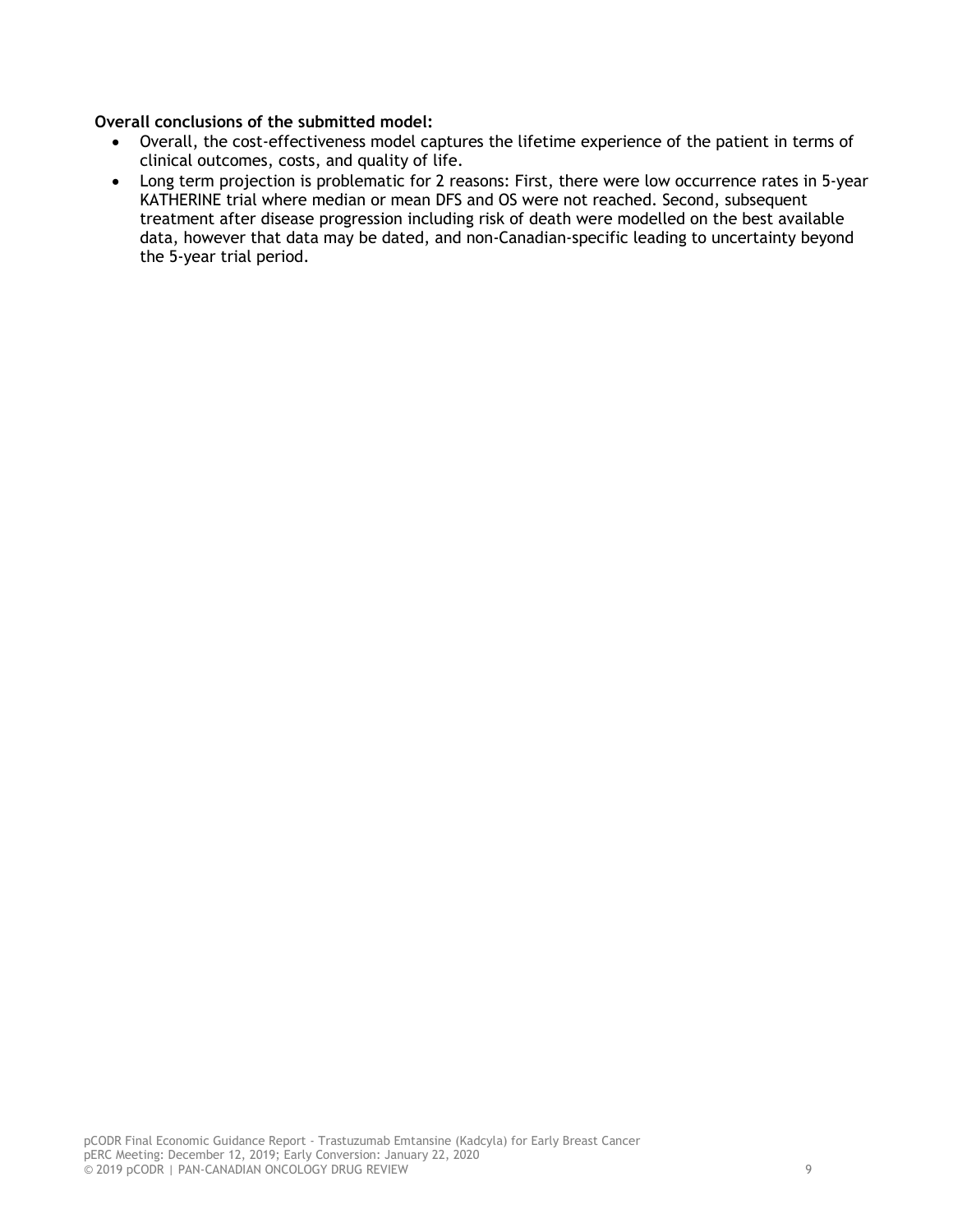## **2 DETAILED TECHNICAL REPORT**

This section outlines the technical details of the pCODR Economic Guidance Panel's evaluation of the economic evidence that is summarized in Section 1. Pursuant to the *pCODR Disclosure of Information Guidelines*, this section is not eligible for disclosure. It was provided to the pCODR Expert Review Committee (pERC) for their deliberations.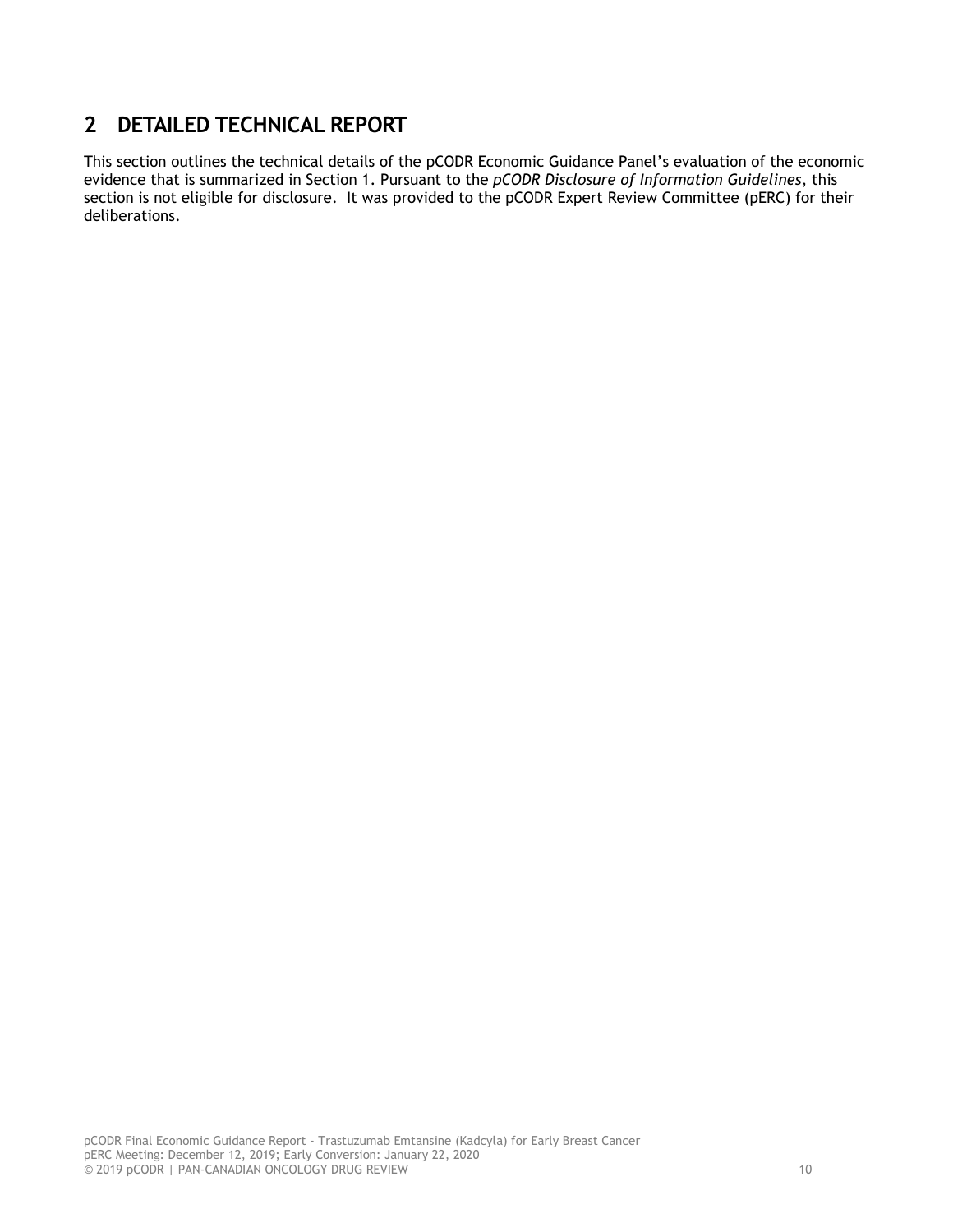# **3 ABOUT THIS DOCUMENT**

This Economic Guidance Report was prepared by the pCODR Economic Guidance Panel and supported by the pCODR Breast Clinical Guidance Panel and the pCODR Methods Team. This document is intended to advise the pCODR Expert Review Committee (pERC) regarding resource implications and the costeffectiveness of trastuzumab emtansine for early breast cancer. A full assessment of the clinical evidence of trastuzumab emtansine for early breast cancer is beyond the scope of this report and is addressed by the relevant pCODR Clinical Guidance Report. Details of the pCODR review process can be found on the pCODR website (www.cadth.ca/pcodr).

pCODR considers it essential that pERC recommendations be based on information that can be publicly disclosed. Information included in the Economic Guidance Report was handled in accordance with the *pCODR Disclosure of Information Guidelines*. There was no non-disclosable information in the Economic Guidance Report provided to pERC for their deliberations.

This Final Economic Guidance Report is publicly posted at the same time that a pERC Final Recommendation is issued. The Final Economic Guidance Report supersedes the Initial Economic Guidance Report. Note that no revisions were made in between posting of the Initial and Final Guidance Reports.

The Economic Guidance Panel is comprised of economists selected from a pool of panel members established by the pCODR Secretariat. The panel members were selected by the pCODR secretariat, as outlined in the pCODR Nomination/Application Information Package and the Economic Guidance Panel Terms of Reference, which are available on the pCODR website (www.cadth.ca/pcodr). Final selection of the pool of Economic Guidance Panel members was made by the pERC Chair in consultation with the pCODR Executive Director. The Economic Guidance Panel is editorially independent of the provincial and territorial Ministries of Health and the provincial cancer agencies.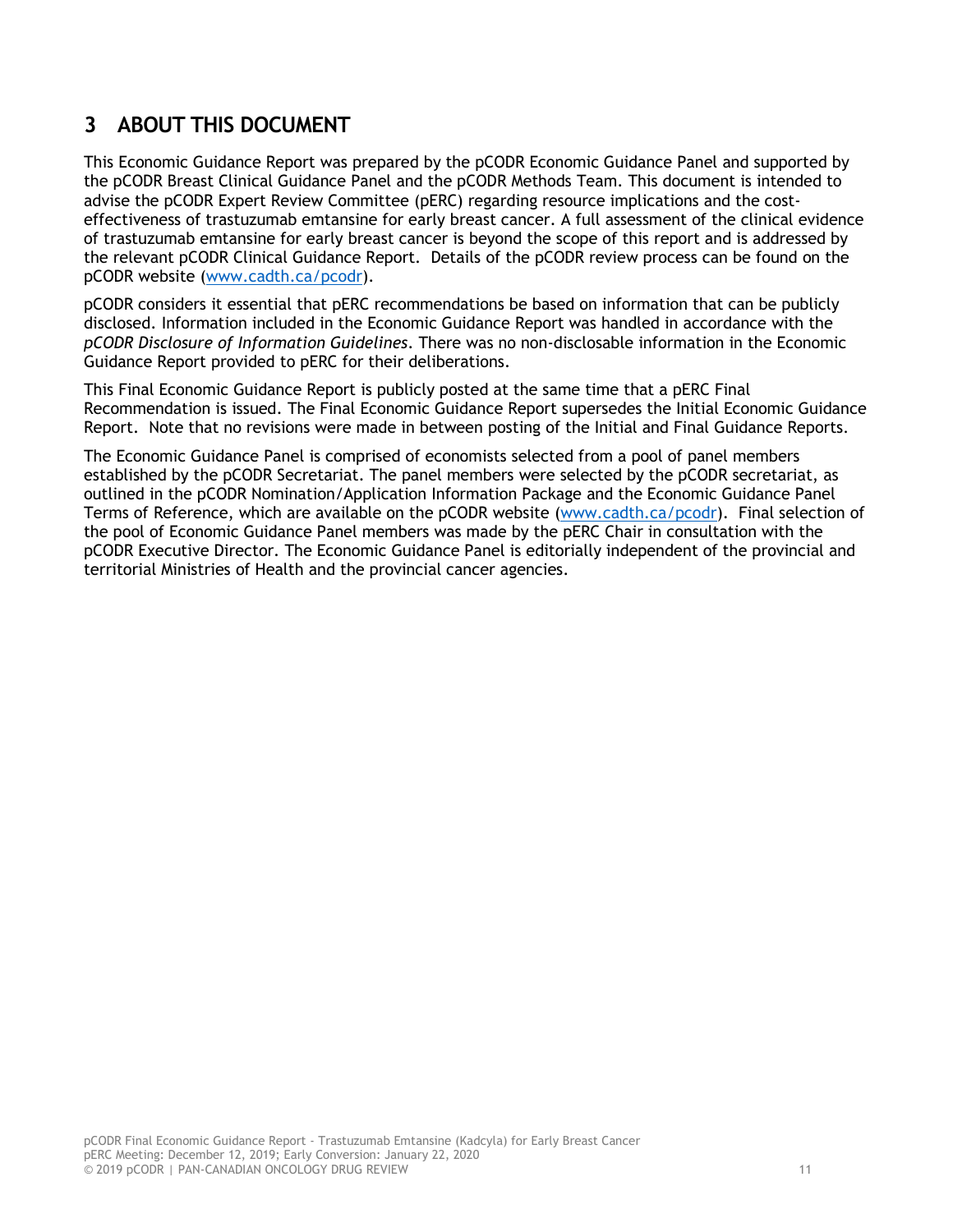# **REFERENCES**

- 1. Byfield SD, Buck PO, Blauer-Peterson C, Poston SA. ReCAP: Treatment Patterns and Cost of Care Associated With Initial Therapy Among Patients Diagnosed With Operable Early-Stage Human Epidermal Growth Factor Receptor 2-Overexpressed Breast Cancer in the United States: A Real-World Retrospective Study. Journal of Oncology Practice. 2015;12(2):159-60.
- 2. CADTH. pan-Canadian Oncology Drug Review final economic guidance report. 1987 Pembrolizumab (Keytruda) for metastatic urothelial carcinoma. 15 February 2018. Available at: 1988 https://www.cadth.ca/sites/default/files/pcodr/pcodr\_pembrolizumab\_keytruda\_muc\_fn\_egr.p1 989 df. 1990
- 3. Canadian Cancer Registry Database at Statistics Canada. Number, percent distribution and agestandardized incidence rates (per 100,000) of female breast cancers for each stage, by geographic region and age group, Canada, 2011–2015
- 4. Canadian Partnership Against Cancer. Distribution of cases by stage at diagnosis for breast cancer (women only) – 2013 diagnosis year. 2013
- 5. Dieras V, Miles D, Verma S, et al. Trastuzumab emtansine versus capecitabine plus lapatinib in patients with previously treated HER2-positive advanced breast cancer (EMILIA): a descriptive analysis of final overall survival results from a randomised, open-label, phase 3 trial. *Lancet Oncol.* 2017;18(6):732-742.
- 6. Guertin JR, Feeny D, Tarride JE. Age- and sex-specific Canadian utility norms, based on the 2013- 2014 Canadian Community Health Survey. CMAJ. 2018;190(6):E155-E161.
- 7. IQVIA. Delta PA. Ontario wholesale list pricing. March 2019.
- 8. Jackisch C, Piccart M, Gelber RD, et al. HERA Trial: 10-Year Follow-up of Trastuzumab after Adjuvant Chemotherapy in HER2 Positive Early Breast Cancer - Final Analysis. Paper presented at: SABCS2015; San Antonio.
- 9. Lloyd A, Nafees B, Narewska J, Dewilde S, Watkins J. Health state utilities for metastatic breast cancer. *Br J Cancer.* 2006;95(6):683-690.
- 10. Marty M, Cognetti F, Maraninchi D, et al. Randomized Phase II Trial of Efficacy and Safety of trastuzumab combined with docetaxel in patients with human epidermal growth factor receptor 2 positive metastatic breast cancer administered as first-line treatment: the M77001 study group. *J Clin Oncol.* 2005;23(19):4265-4274
- 11. Murthy RK, Raghavendra AS, Hess KR, Fujii T, Lim B, Barcenas C, et al. Neoadjuvant Pertuzumabcontaining Regimens Improve Pathologic Complete Response Rates in Stage II to III HER-2/neupositive Breast Cancer: A Retrospective, Single Institution Experience. *Clinical Breast Cancer*. 2018;18(6):1283-8.
- 12. ODB. Ontario Ministry of Health and Long Term Care. Ontario Drug Benefit Formulary / Comparative Drug Index. Edition 43. Effective 31 May 2019. Available at: http://www.health.gov.on.ca/en/pro/programs/drugs/edition 43.aspx.
- 13. Ontario Case Costing (Web Page) Costing Analysis Tool. Updated 2017. Available online at: https://hsimi.ca/occp/occpreports/. Accessed: October 2019.
- 14. Ontario Health Insurance Plan (MOHLTC-SOB 2019). Ministry of Health and Long Term Care. Schedule of benefits. Physician services under the health insurance act. Effective 15 November 2018. Available at: http://www.health.gov.on.ca/en/pro/programs/ohip/sob/.
- 15. Ontario Health Insurance Plan. Ministry of Health and Long Term Care. Schedule of benefits for laboratory services (MOHLTC-SOB-LabS 2019). 07 November 2017. Available at: http://www.health.gov.on.ca/en/pro/programs/ohip/sob/lab/lab\_mn2018.pdf.